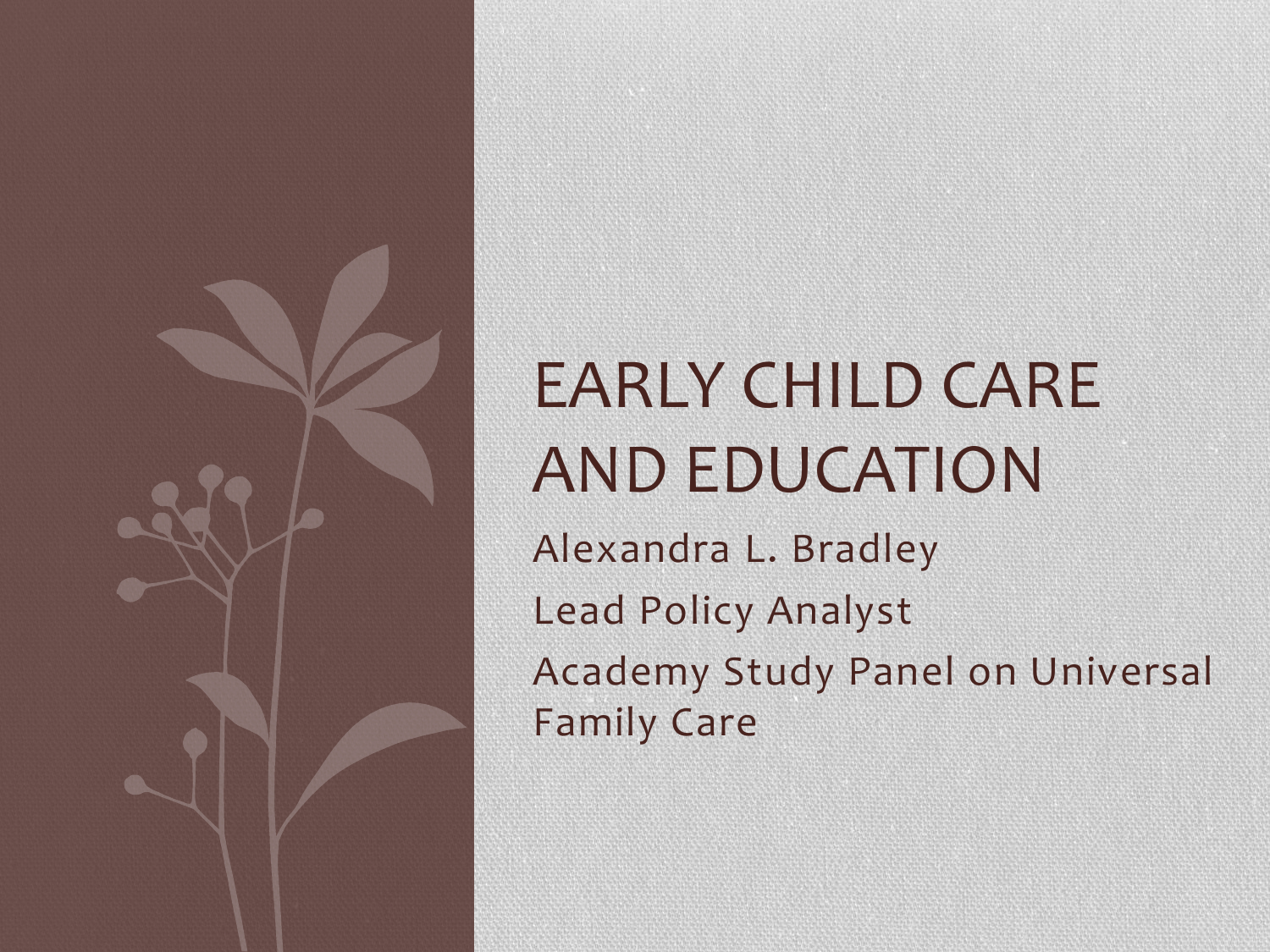## **Early Child Care and Education**

### **Why include ECCE in a UFC program?**

- Preparing for the success and development of our future workers, caregivers, and broader communities.
- ECCE is not currently treated on par with K-12 education
- High developmental value for children
- High cost-benefit value for families + society

**The existing patchwork of federal + state ECCE programs is hard to navigate for families and the state alike** 

- Only very low-income families are eligible for most benefits
- Eligibility requirements are strict and confusing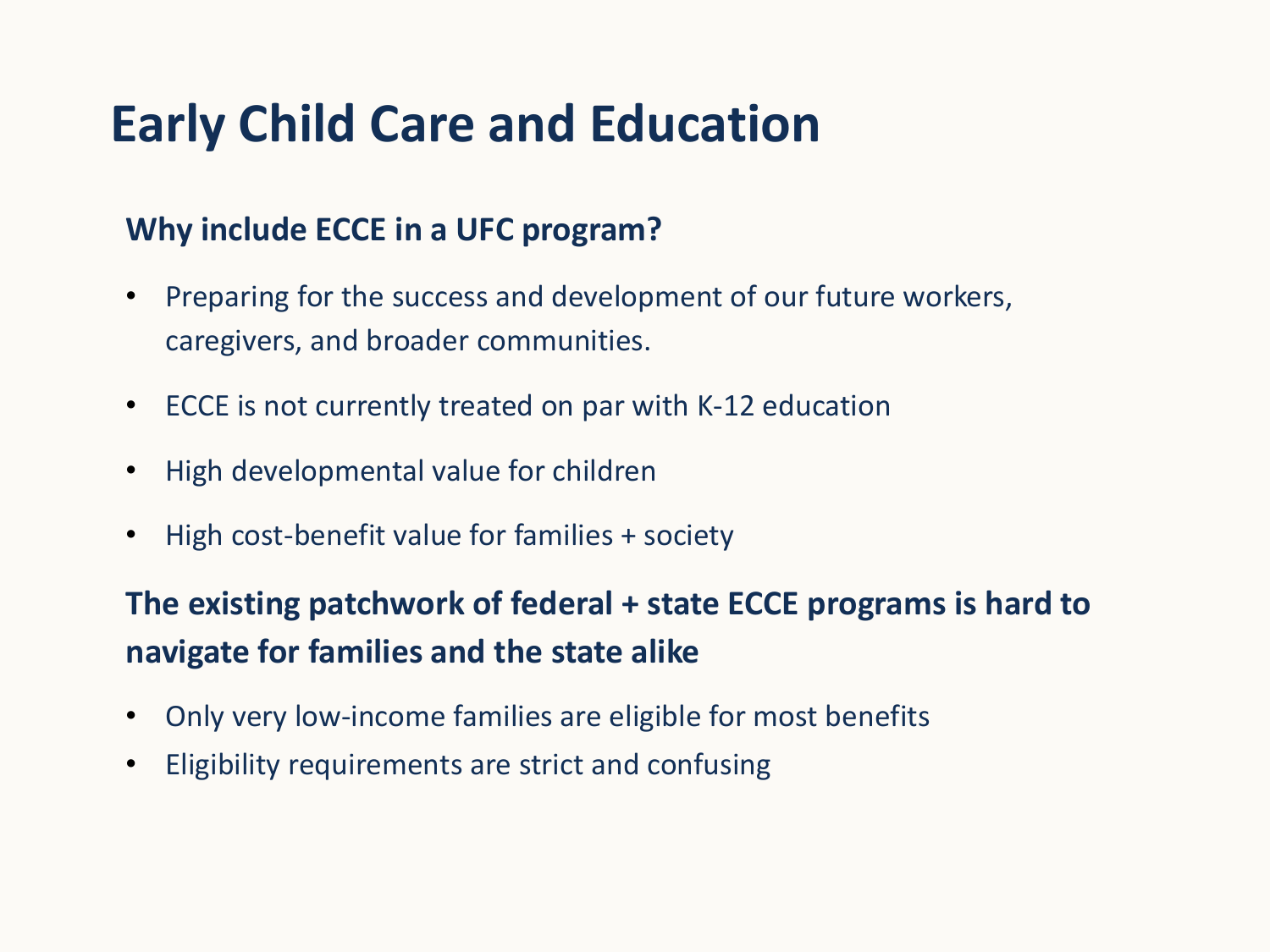# **Context and Considerations - ECCE**

### **Improving quality of care**

- High-quality early care and education benefits children
- Time of rapid development for children
- Improvements to educational achievement
- High return on investment socially

### **Building up the care provider workforce**

- Compensation
- Training and workforce development

### **Improving equity and access to care**

- Regional distribution to lessen current regional limitations
- Diversity + cultural competence to lessen achievement gap + disparities in socio-emotional development, which are often in place prior to a child's entry into formal education
- Nonstandard hours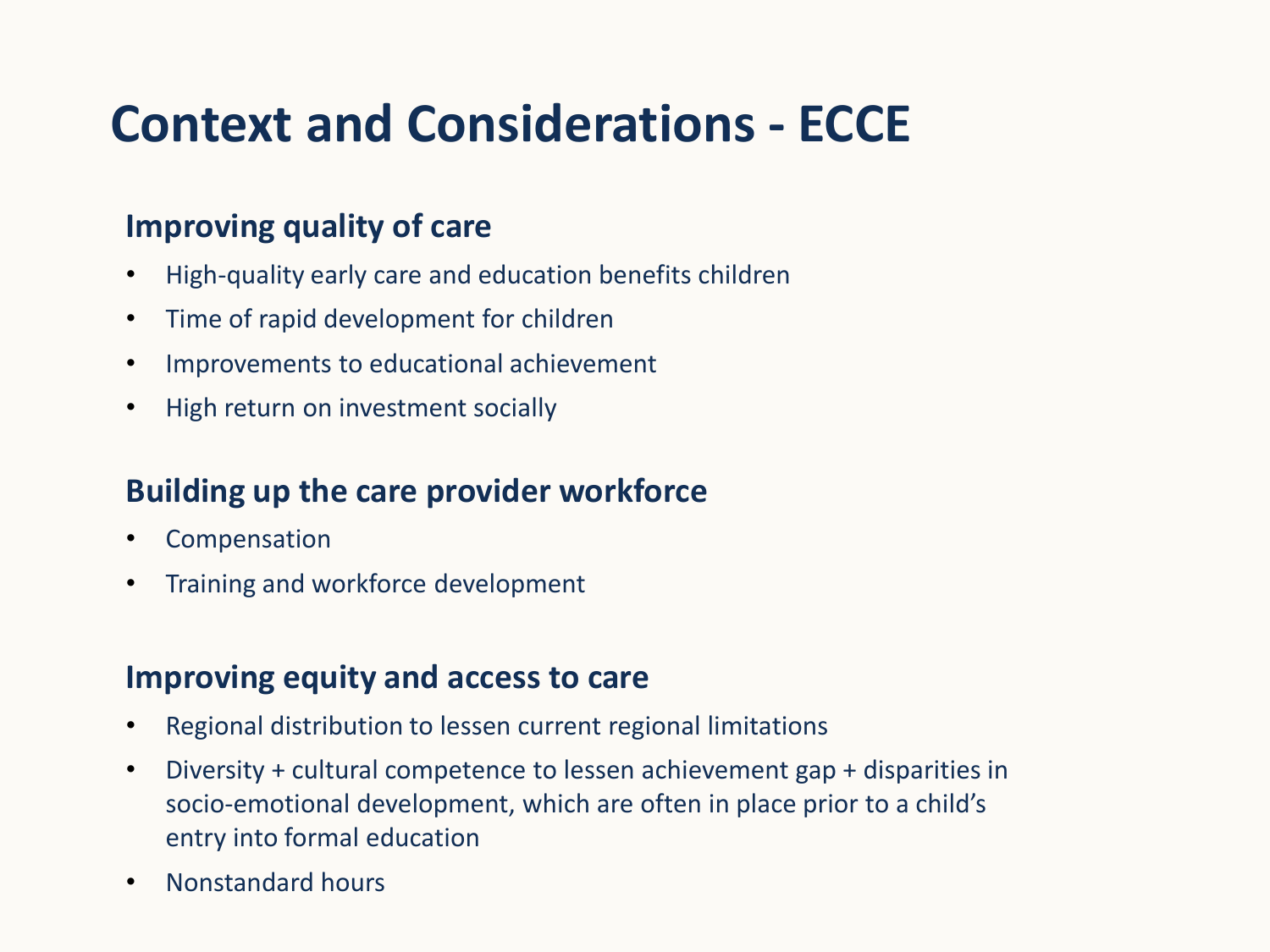# **Policy Options for States - ECCE**

### **Comprehensive universal program**

- All children eligible
- Essentially an expansion of existing public education
- High up-front public investment

### **Employment-based contributory program**

- Targets resources specifically to working families
- Coverage is not universal expanded coverage would require additional provisions
- Determining eligibility could be administratively challenging

### **Universal subsidy program**

- All children eligible
- May or may not cover full cost of care, or even a sufficient amount, depending on the generosity of the program
- Greater flexibility for state and families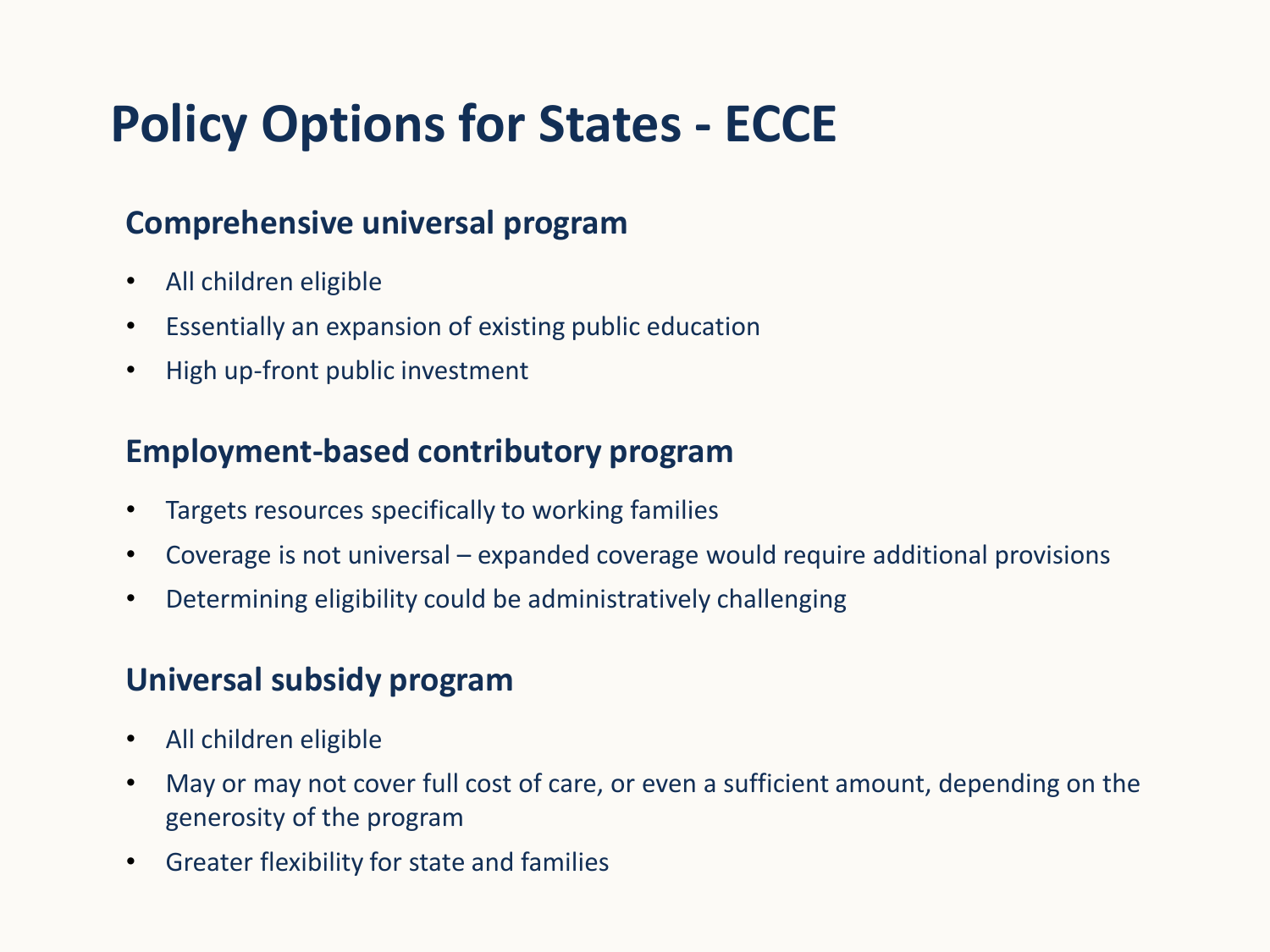# **Tradeoffs of ECCE Policy Options**

Programs that are **universal** are better positioned to **improve equity in child development outcomes**

Programs that are **employment-based** focus on labor force participation will **leave many children out** entirely while shifting others in and out of coverage if parent/guardian employment is inconsistent or unstable.

All programs will need to include space for private child care providers

Generosity of benefits will affect who can actually utilize the program

• If the benefit amounts are insufficient to make a meaningful difference for many families, inequality may actually increase as higher-earners are simply getting more subsidized support.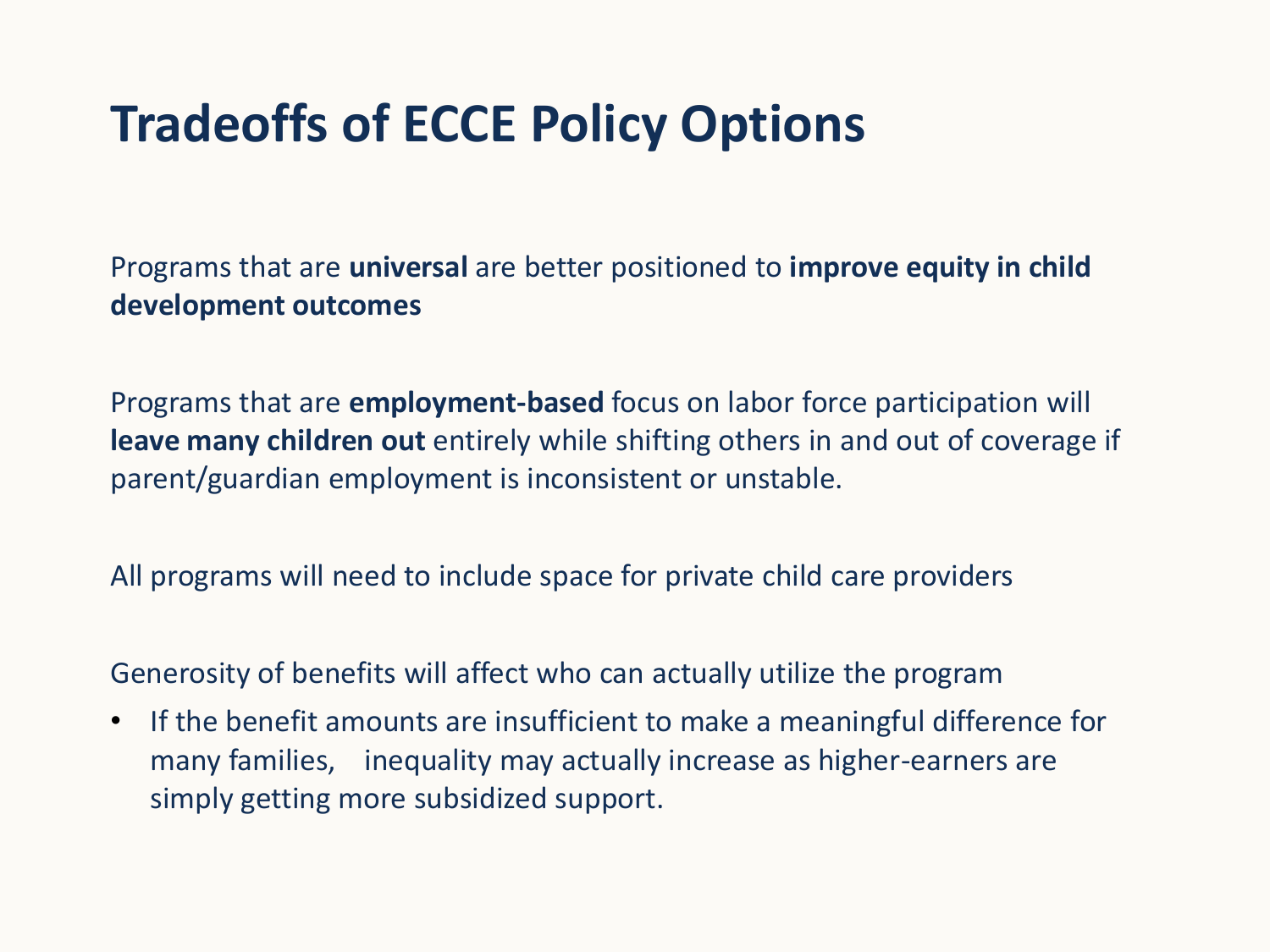

# PAID FAMILY AND MEDICAL LEAVE

Alexandra L. Bradley Lead Policy Analyst Academy Study Panel on Universal Family Care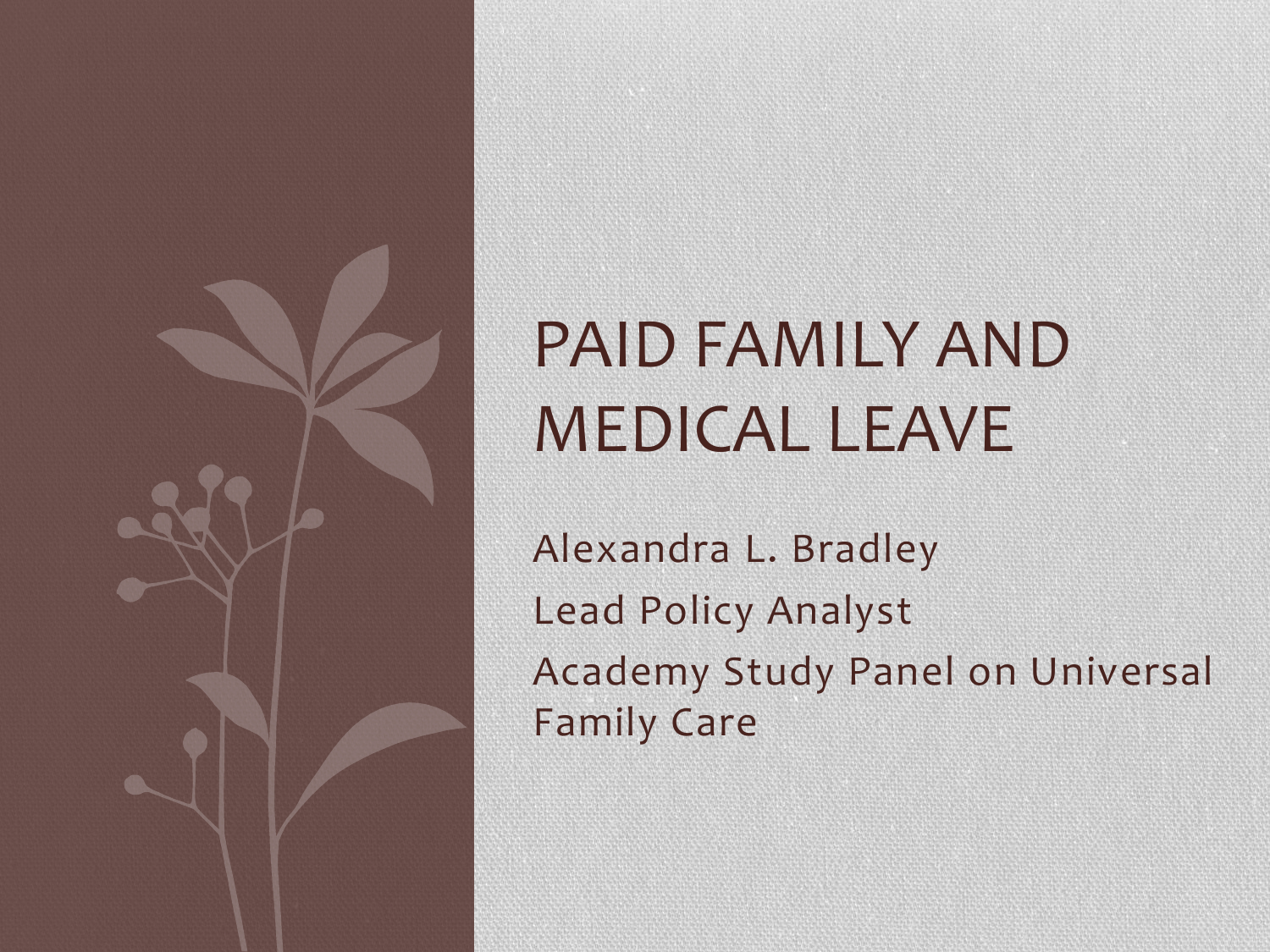## **Context and Considerations - PFML**

**Landscape of Existing State Programs**

**5 states** have long-standing temporary disability insurance (TDI) programs

• California, New Jersey, Rhode Island, New York, Hawaii

**4 of the above states** have added paid family leave to their existing TDI programs

• California, New Jersey, Rhode Island, New York

**5 additional states** are in the process of implementing new PFML programs

• District of Columbia, Washington, Massachusetts, Connecticut, Oregon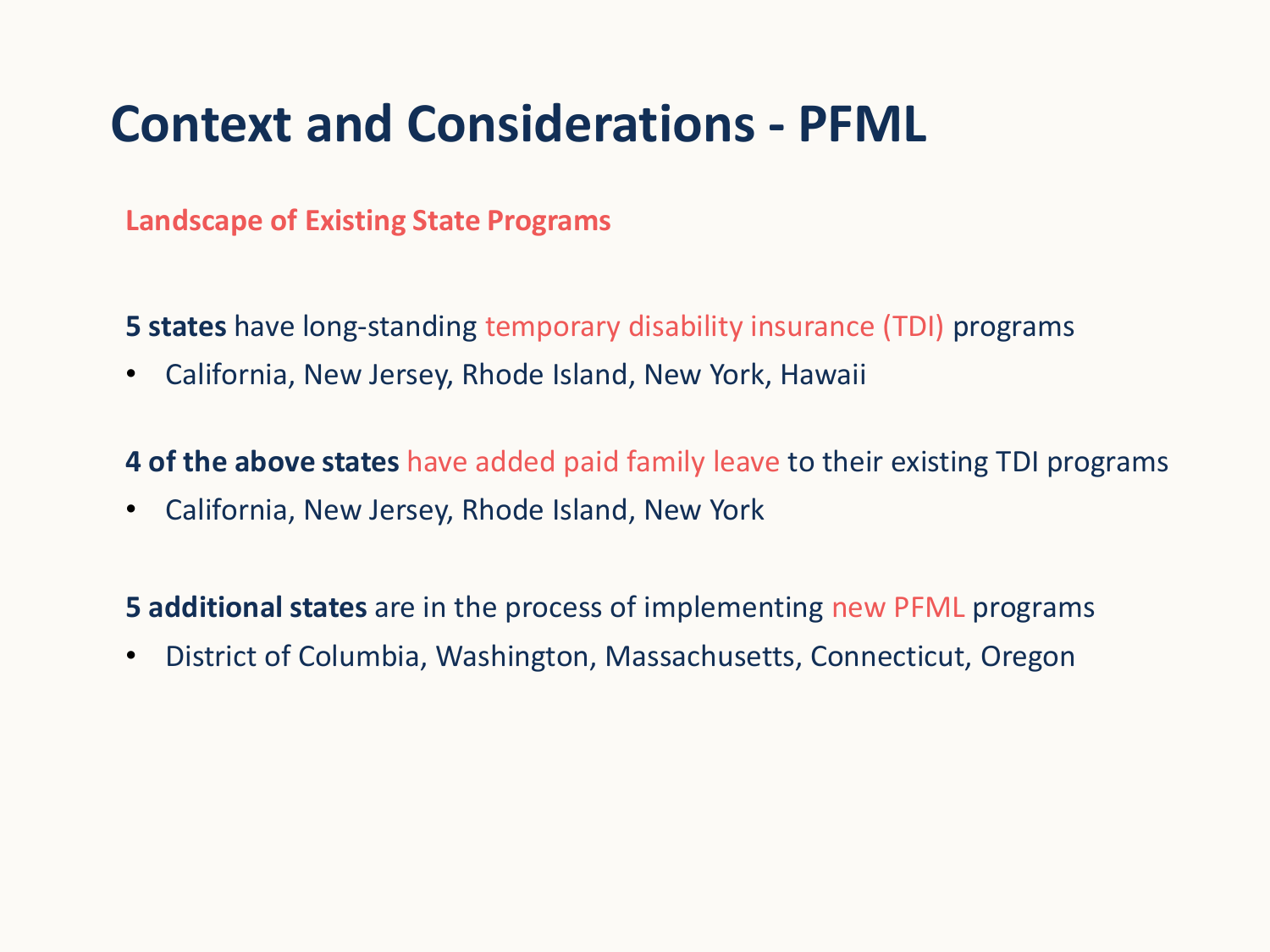### **State Decision Points**

- **Structural design**. How is the program designed and who is responsible for managing different aspects?
- **Financing**. Who pays and how are revenues collected?
- **Qualifying events**. What triggers eligibility? Who can you take paid leave for, and/or who counts as family?
- **Eligibility requirements**. What work history and/or earnings requirements do you need to meet to be eligible?
- **Benefits**. How much time can you take off to provide or receive care? How much will you be compensated for? Are workers guaranteed the right to return to their jobs?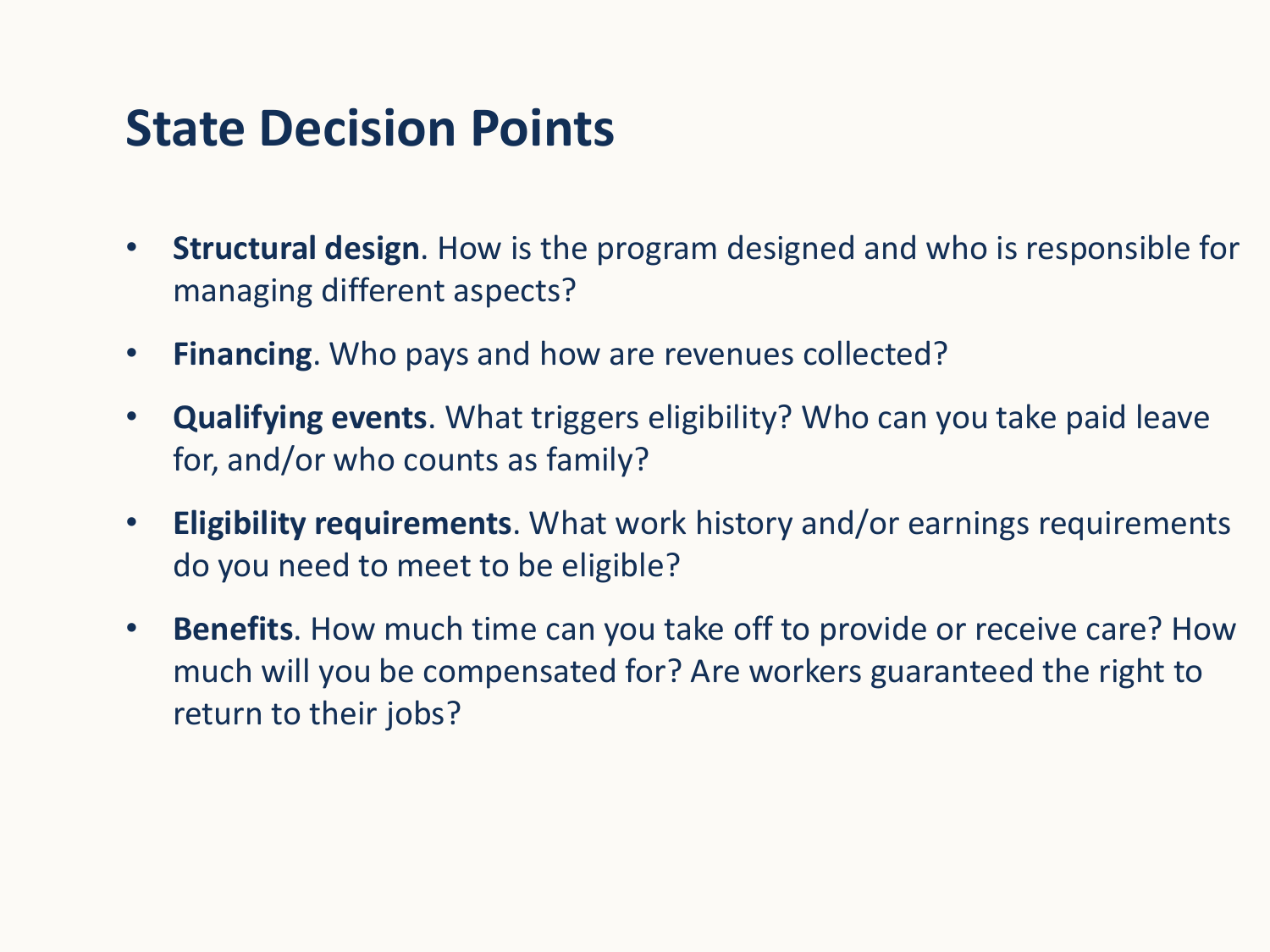# **Policy Options for States - PFML**

### **Contributory social insurance**

- Simplifies administration
- Spreads risk most broadly
- Reduces potential discrimination

### **Hybrid social insurance with regulated private options or only private**

- Higher administrative complexity than exclusive state fund
- Increases employer choice
- Requires robust regulatory mechanisms

### **Many State Models**